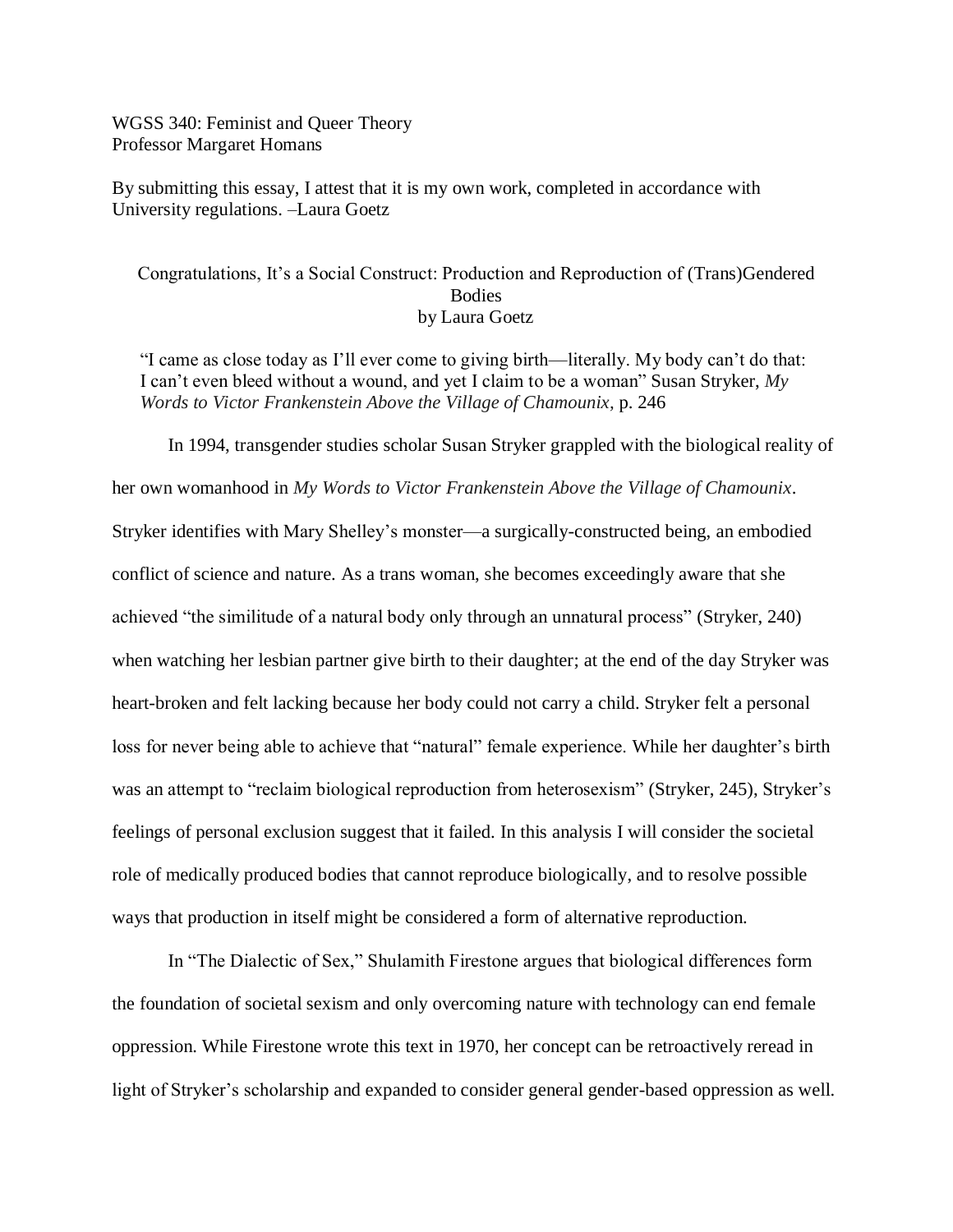Firestone's theory is based on the assumption that bodies have a biological gender. She claims that women and men are biologically different and that those physical dissimilarities intrinsically define feminism as a struggle to change "a fundamental biological condition" (Firestone, 19) because, "natural reproductive difference between the sexes led directly to the first division of labor at the origins of class" (Firestone, 23). Using her framework, patriarchy stems from biology, and yet, this definition of oppression excludes trans identity both from the domains of natural and from coexisting with "woman" and "man," which Firestone equates with reproductive capacity.

However, Firestone's plan for using technology to transcend inequality quickly suggests a more inclusive liberation. She wants technology to replace women's role in carrying and delivering babies to eliminate a disproportionate labor distribution. To that end, she calls for the creation of "artificial reproduction," which would allow children to "be born to both sexes equally, or independently of either" (Firestone, 25). While Firestone's dream for alternatives to heteronormative reproduction is presented as a future in which women achieve social equality through biological revolution, her utopian vision can be interpreted differently with large implications for trans lives. For indeed, as Stryker suggests in her anecdote, equating biological childbearing with womanhood not only disempowers those executing that type of forced labor, but additionally sets up an exclusionary dichotomy that prevents trans individuals from ever truly embodying their gender identity.

While intended to open up new opportunities for women freed from evolutionary biological expectations, Firestone's utopian vision could realize Stryker's dream. However by doing so, it would solidify Stryker's claim to femininity by stabilizing a procreative definition of woman. Firestone anticipates this criticism when she contemplates how social meanings assigned

Goetz 2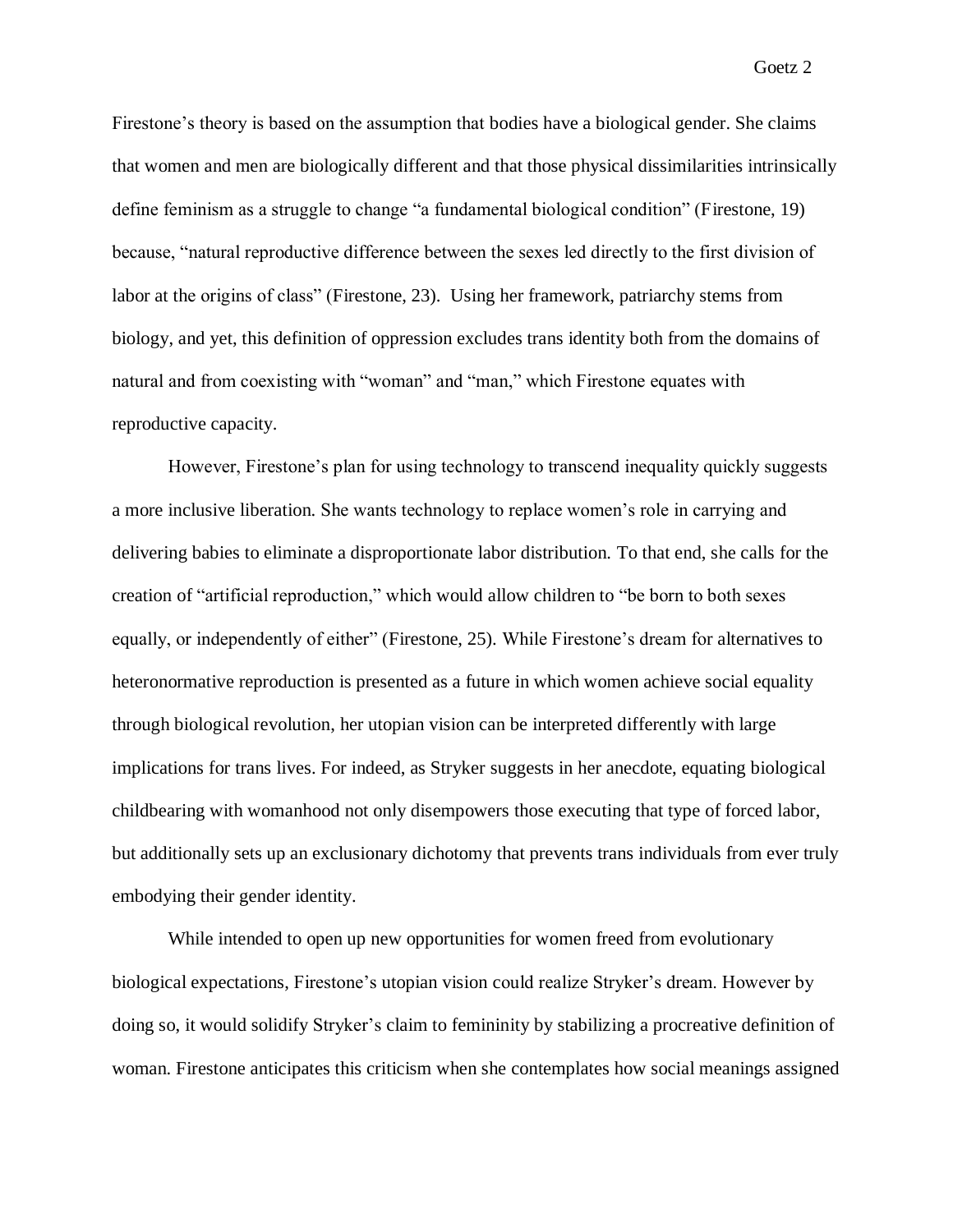Goetz 3

to biological difference often dictate power dynamics, regardless of reproductive status. She argues, "the end goal of feminist revolution must be… not just the elimination of male *privilege* but of sex *distinction* itself: genital differences between human beings would no longer matter culturally" (Firestone, 24-25). The practical implications of such a grand theoretical claim are unclear. If genital differences did not matter culturally, would they still matter personally? Do transgender people decide to undergo gender-affirming surgery to construct a culturally-legible body, or a personally-comfortable one? Are those necessarily mutually exclusive?

Regardless, such a deconstruction of biological determinism of social expectations would not change the fact that Stryker could not deliver a baby. Therefore a more useful query might be: if not a baby, what can a transgender body produce? As they are already in opposition with "nature," conceptualizing those bodies as technology is an interesting starting place for tackling that question. In her essay, Stryker states frankly, "The transsexual body is an unnatural body. It is the product of medical science. It is a technological construction" (Stryker, 238). That language echoes Donna Haraway's in the 1987 text, *A Manifesto for Cyborgs*. Haraway abstractly defines a cyborg as "a cybernetic organism, a hybrid of machine and organism, a creature of social reality as well as a creature of fiction" (Haraway, 65). Her discourse quickly implies a new way of conceptualizing trans bodies and their reproductive potential when she states, "modern medicine is also full of cyborgs, of couplings between organism and machine…in an intimacy and with a power that was not generated in the history of sexuality" (Haraway, 66). By describing this melding of person and plastic favorably in opposition to heteronormative procreation, Haraway suggests the radical potential of moving away from the "natural." She takes this a step further by asserting that "machines have made thoroughly ambiguous the difference between natural and artificial, mind and body, self-developing and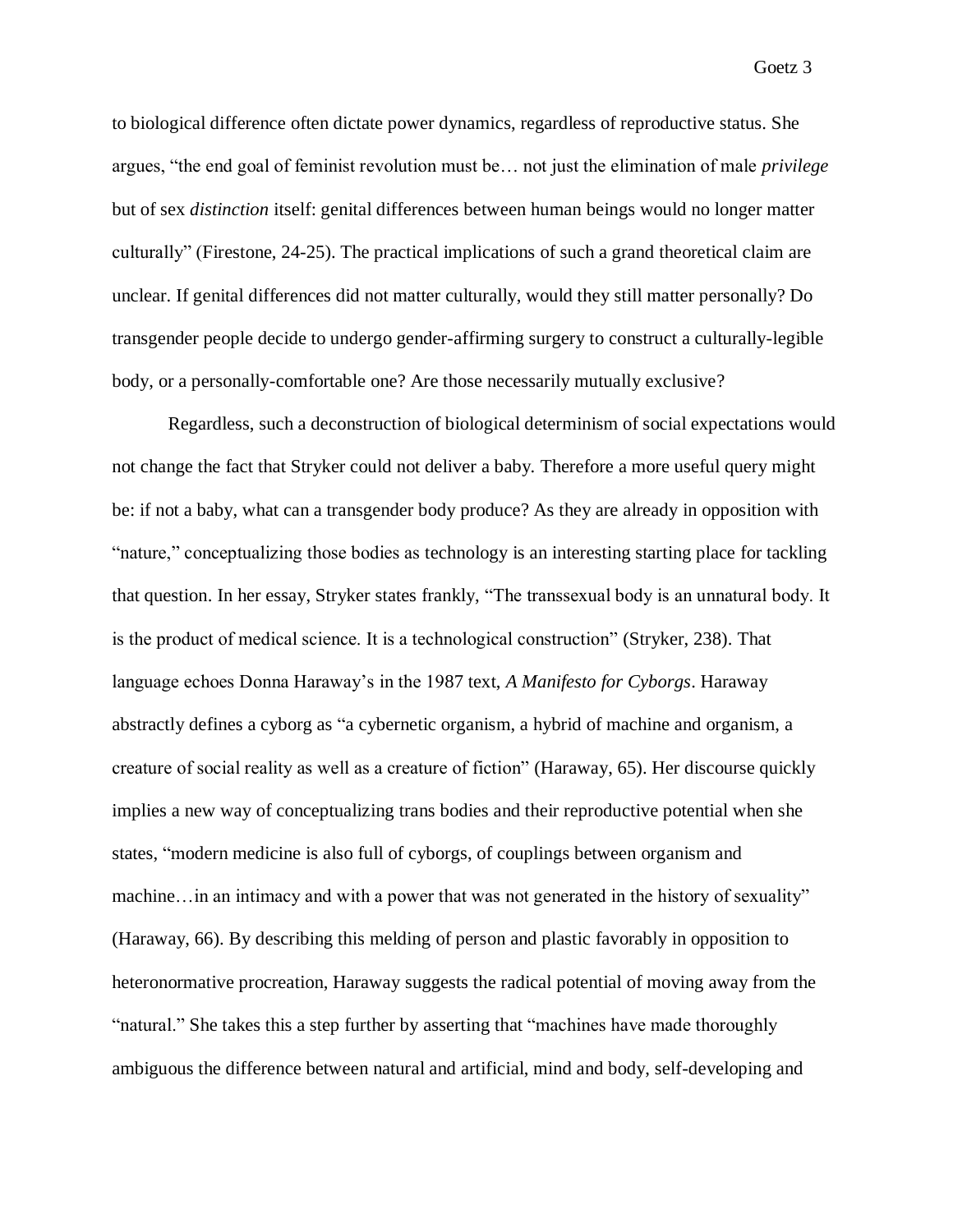externally-designed" (Haraway, 69). Here Haraway claims that the creation of cyborgs has destabilized the foundational dichotomies between nature and technology and physical and psychological. This implies the powerful potential of transgender self-creation to contribute to achieving Firestone's utopia. However, with her third pairing Haraway diverges from the earlier call for artificial, genderless reproduction. By erasing the line dividing "self-developing" and "externally-designed," Haraway suggests a transgender production of the self can be equally important to (if not stronger than) heteronormative procreation.

Utilizing that framework, could the process of making a transsexual body a cyborg also be considered a form of queer (re)production? Returning to her literary analogy, Susan Stryker says yes:

"The consciousness shaped by the transsexual body is no more the creation of the science that refigures the flesh than the monster's mind is the creation of Frankenstein. The agenda that produced hormonal and surgical sex reassignment techniques is no less pretentious, and no more noble, than Frankenstein's… As we rise up from the operating tables of our rebirth, transsexuals are something more, and something other, than the creatures our makers intended us to be" Stryker p. 242-243.

When Stryker employs the term "rebirth," the image she describes post-surgery forms an interesting juxtaposition with the earlier scene in the hospital with her partner. While her partner executed *reproduction* by giving *birth* to their daughter, Stryker classifies the surgical *production* of her trans body as *rebirth*. This terminological inversion shifts the "re" from producing life to becoming life, meaning that while Stryker's trans identity prevented her from propagating the human race de novo, it enabled her to create her own gendered body and with it a new start to life.

Yet, despite Stryker's consistencies with the cyborg framework, Haraway would take issue with naming that production as a "rebirth." To Haraway "reproductive politics" evoke associations with "rebirth without flaw, perfection, abstraction" (Haraway, 96), which is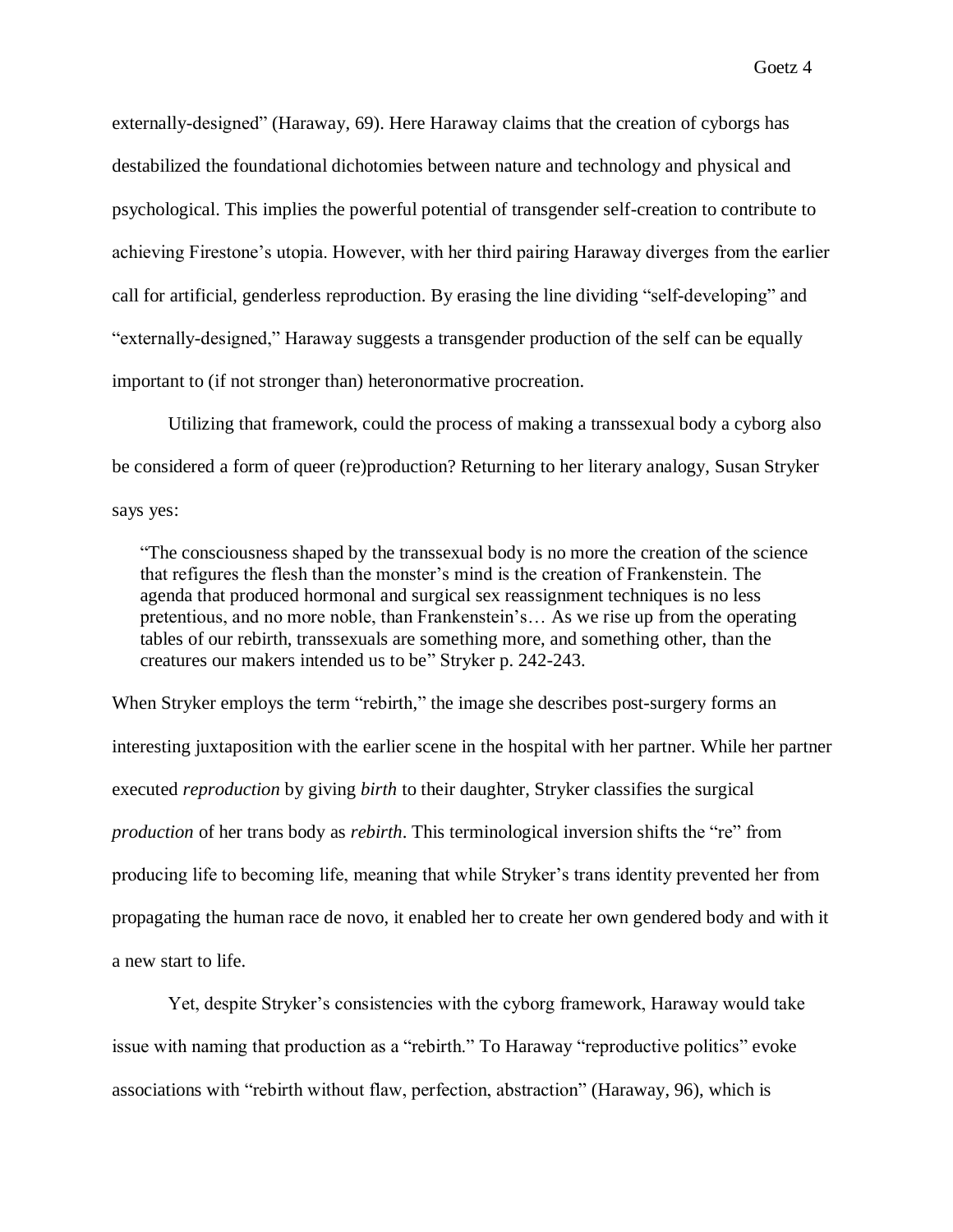inherently at odds with the oppositional, piecemeal cyborg. Instead she claims an alternate story—not of new life, but of healing.

"[C]yborgs have more to do with regeneration and are suspicious of the reproductive matrix and of most birthing… The regrown limb can be monstrous, duplicated, potent. We have all been injured, profoundly. We require regeneration, not rebirth, and the possibilities for our reconstitution include the utopian dream of the hope for a monstrous world without gender" Haraway p. 100

Invoking language of "regeneration" instead of rebirth, Haraway presents an alternate narrative of transgender production, even farther from procreative norms. Like Stryker, she not only draws on language of monstrosity, but also presents the monstrous in an implicitly positive and powerful light. Haraway's utopia is monstrous because she sees the radical potential of incomplete regeneration, regeneration that fails to reproduce the original, and instead produces an entirely new aspect to the previously existing being.

If Stryker were to accept and embrace her self-proclaimed monstrosity, what would it mean to give up striving for natural and instead work to reclaim, reform, regenerate her own real gendered body? Jean Bobby Noble's 2012 *Our Bodies Are Not Ourselves* addresses this when he reaffirms and further radicalizes a cyborg exploration of the social meaning of physically transforming trans bodies. Acknowledging the severe biomedical inadequacies of penis-building surgery and extreme economic barriers to accessing the services that are theoretically available, Noble, like Stryker, grapples with being unable to achieve any sort of naturalized gender. To Noble, this biological constraint means that "trans men cannot leave the 'trans' behind and be 'men'" (Noble, 80). This linguistic limitation results in the self-creation of a new being altogether that is "half guy, half something else" (Noble, 80). This internal disjunction is again reminiscent of Haraway's cyborg, and Noble strengthens that parallel by pointing out that regardless of surgical or chemical modifications, trans bodies can be altered, but never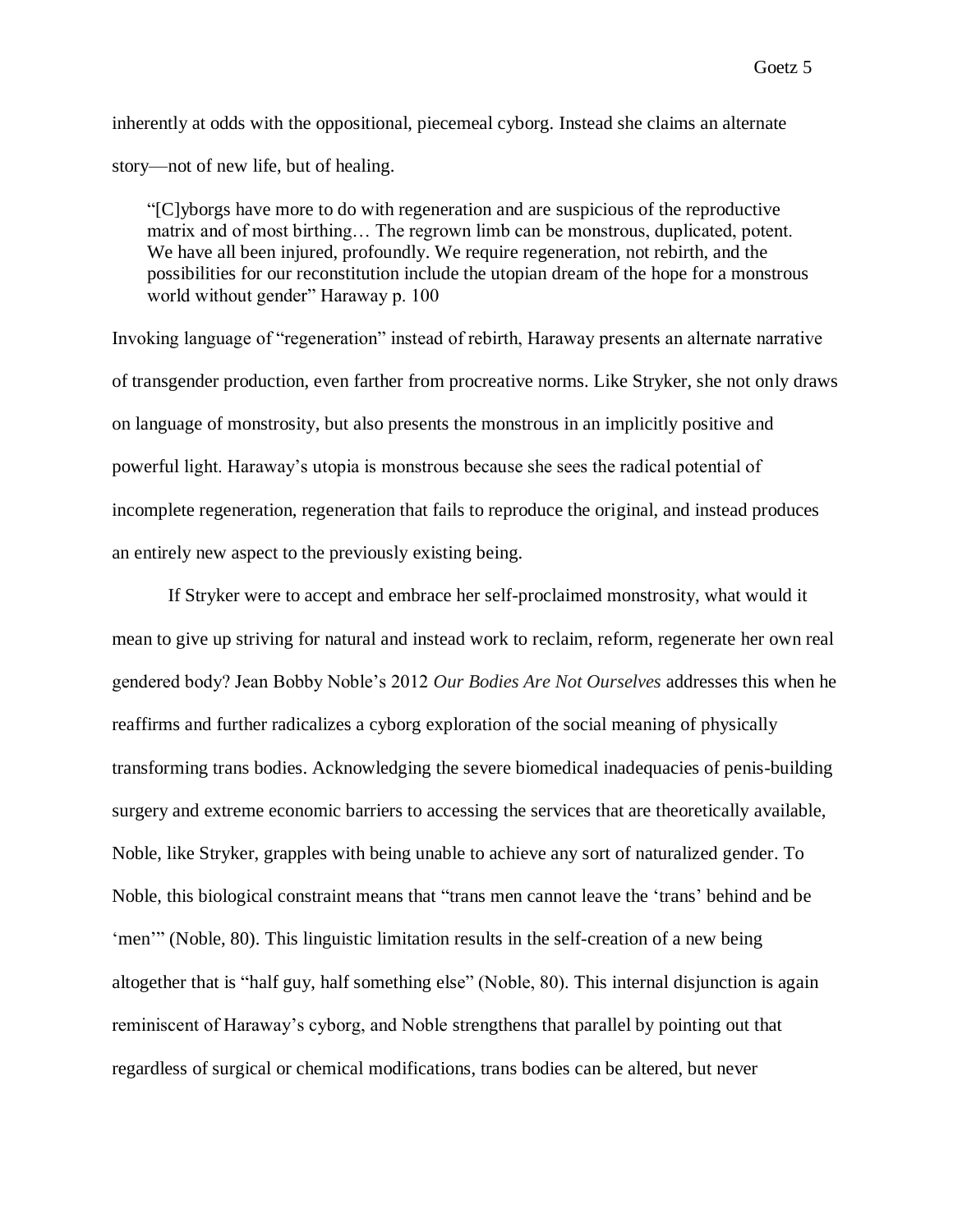Goetz 6

exchanged for "new bodies" altogether (Noble, 83). Instead of working in the rhetoric of "transition," Noble conceptualizes reconstructing his gender presentation in the same language as was used when he reconstructed his chest—"grafting." Just as his nipples now are the same nipples he had before his double mastectomy, just reconfigured and reattached, he explains, "My *gender* now looks different from the one I grew up with but my body is, paradoxically, almost still the same" (Noble, 83). Like Stryker, Noble stood up from the operating table a cyborg, but he further radicalizes that identity by drawing attention to the fact that his monstrosity is not a transition, but a reconfiguration of his preexisting, apparently "natural," self.

By acknowledging the social instability of assigning gender and simultaneous temporal stability of the body itself, Noble presents grafting as the foundation for producing not only monstrous bodies, but new queer identities as well. He argues that "intelligibility for the femaleto-male trans-sexual man means contesting the alignment of bodies, genders, and sexualities to force a crisis by grafting articulations onto each other" (Noble, 84). Grafting in this sense creates radical hegemonic possibilities. As with Stryker's dilemma about womanhood and pregnancy, if manhood is equated with a certain appearance below the belt, Noble will always be lacking and can never be male. However, by proposing the concept of grafting alternative physiological and social combinations for a trans embodiment, Noble resolves some of Stryker's perceived inadequacies. Noble suggests that for trans people, a process of "self-remaking" (Noble, 83) to change the gendered legibility of their bodies can produce new identities, categories, and subjectivities; he can identify as a "lesbian man." Extending the concept of the transsexual cyborg to construct new labels to describe alternative embodiments in this way suggests a radical potential to produce new societal understandings of gender. Indeed to Noble, this creation of "something else outside of our sexual vocabularies and grammars" is in fact a form of "queer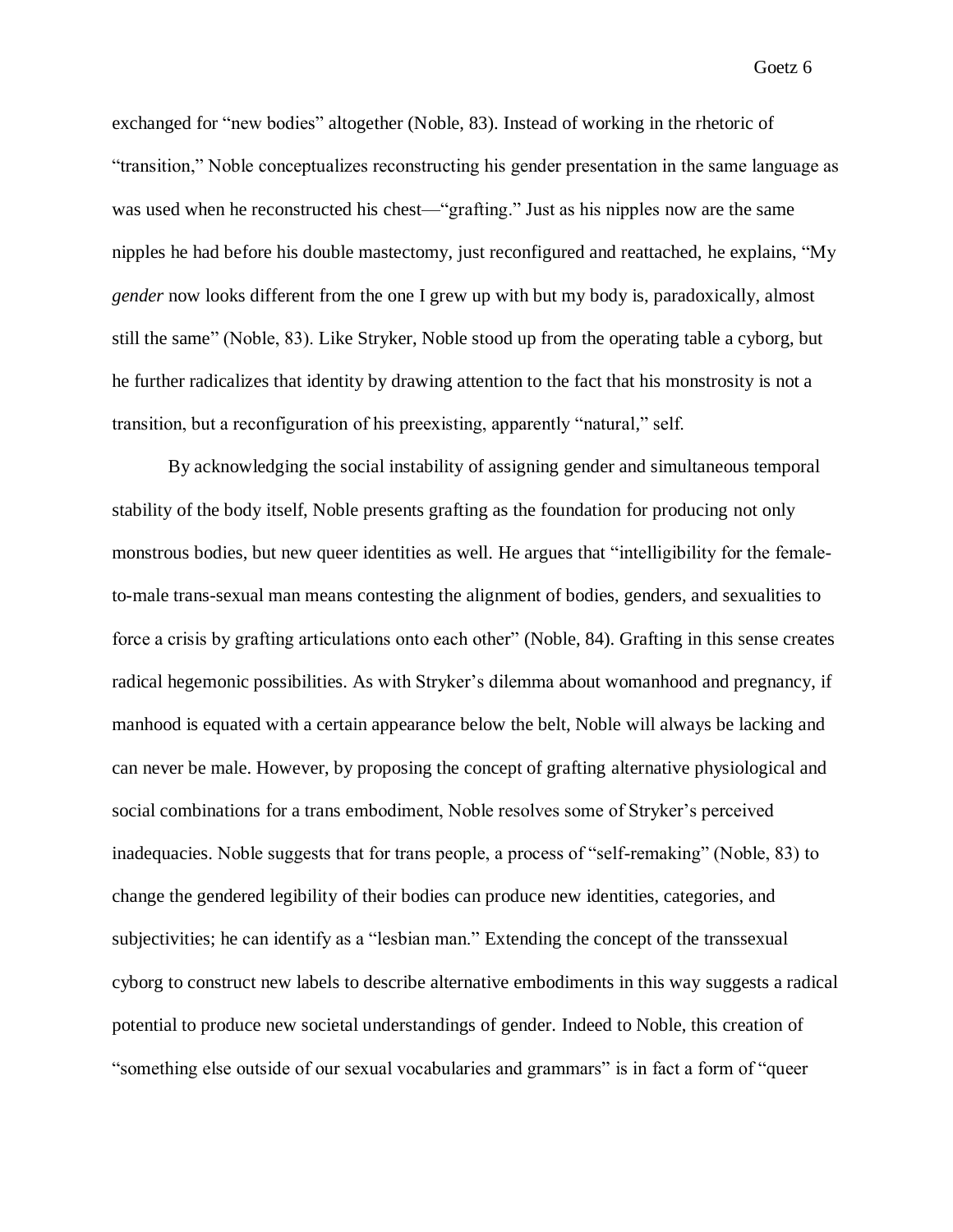Goetz 7

reproduction" (Noble, 83). Using semantic grafting to break away from naturalized identity labels and ways of linguistically conceptualizing gendered bodies, trans cyborgs become able to rhetorically realize Haraway's vision and regenerate (monstrous and powerful) instead of simply reproducing the status quo.

This alternative to reproduction is not based in sutures and silicone. Just as no surgery could have enabled Stryker to carry and deliver her daughter, no doctor could have generated the subversive potential of her embodied existence. Stryker ends up reconciling her biological reality when she allows herself to be angry about it. When she declares, "In birthing my rage/my rage has rebirthed me" (Stryker, 248), Stryker alludes to the productive power of embodied experience. She explains, "by mobilizing gendered identities and rendering them provisional, open to strategic development and occupation, this rage enables the establishment of subjects in new modes, regulated by different codes of intelligibility" (Stryker, 249). This presents rage as the first step to destabilizing physical and semantic gender and creating Noble's suggested alternate identities and subjectivities.

Stryker further suggests that the biological limits of her gendered body might fuel this performance of anger, and with it her self-production. She asserts, "Through the operation of rage, the stigma itself becomes the source of transformative power" (Stryker, 249). Her choice of "transforming" instead of "transitioning" evokes both Haraway's concept of regeneration and Noble's understanding of grafting. In the implied framework, rage has the potential to graft her exclusion and hurt from feeling like unnatural womanhood into a potent, strong monstrosity. Personal rage both adopts the power of the surgical knife and allows the individual to retain agency in that transformative process. When she ends with a rallying cry, "May your rage inform your actions, and your actions transform you as you struggle to transform your world" (Stryker,